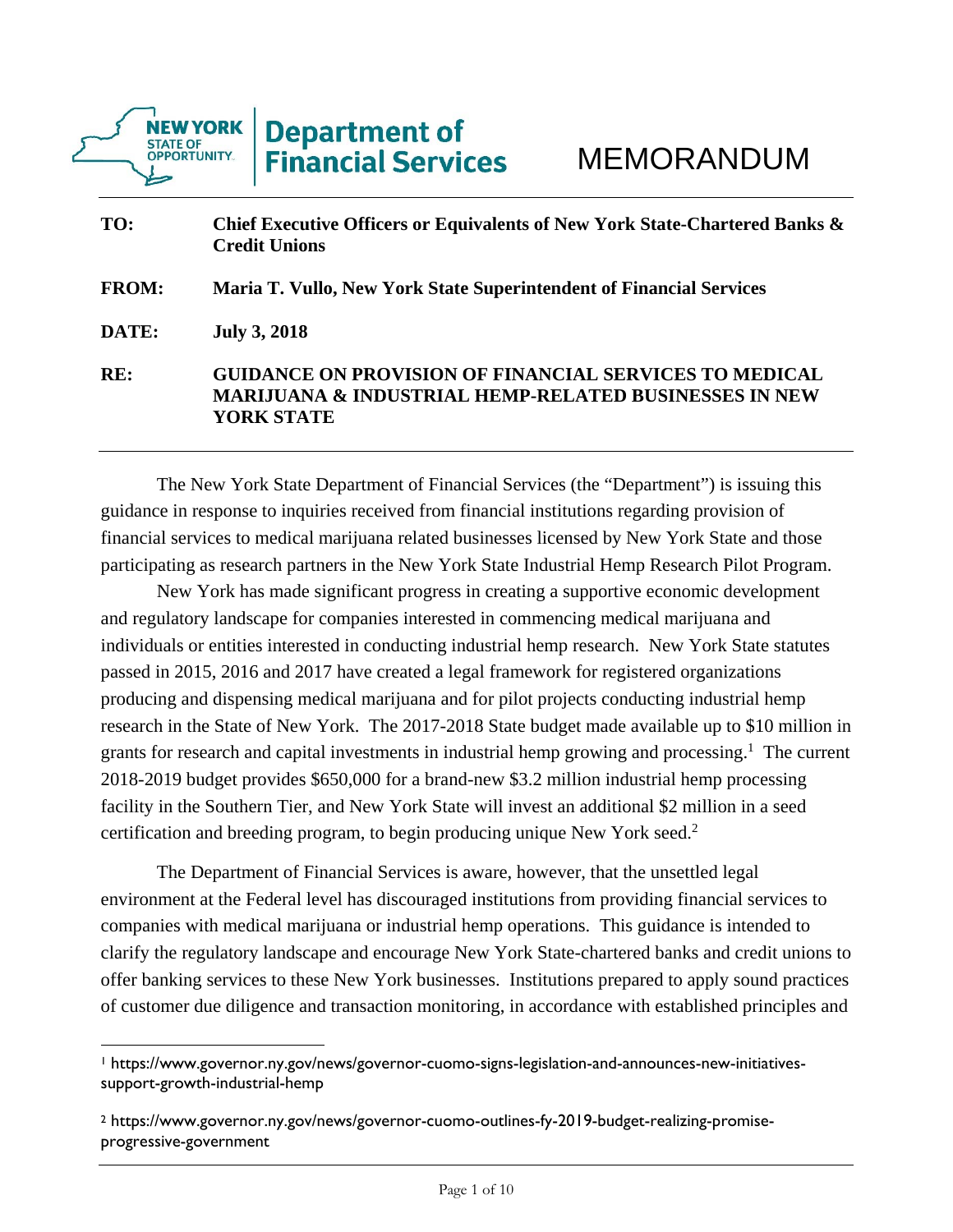procedures, should consider to commence providing financial services. The Department stands ready to work with our chartered institutions to assist them in moving forward towards commencing operations in a safe and sound manner.

## **BACKGROUND**

#### **Lack of Access to Regulated Financial Services**

 Because marijuana currently is still listed on Schedule I under the Federal Controlled Substances Act, medical marijuana and industrial hemp-related businesses operating in accordance with New York State laws and regulations continue to have difficulty establishing banking relationships at regulated financial institutions. The ability to establish a banking relationship is an urgent issue today for the legal cannabis industry. So long as it remains difficult to open and maintain bank accounts, the industry will largely rely on cash to conduct business and operate.

 These limitations create unique burdens for legal marijuana businesses. For example, companies pay employees with envelopes of cash, carry bags containing thousands of dollars to purchase money orders, and some pay taxes in cash. It also has been reported that some businesses have opened bank accounts through holding companies or use of personal bank accounts. Forcing medical marijuana and industrial hemp businesses to operate solely with cash creates a public safety issue, as cash intensive businesses and their suppliers, employees and customers become targets for criminals. Large amounts of cash distributed outside the regulated banking system is unacceptable and creates risks to the companies, and their employees and business partners. Further, large scale cash operations impede tracking funds for tax and anti-money laundering purposes. None of this is necessary. Positions taken by the federal government are only exacerbating these problems, rather than remedying them. New York must act.

### **New York Laws and Regulations Relating to Medical Marijuana and Industrial Hemp**

### **1. Medical Marijuana**

 In recognition of the demonstrable medical benefits of marijuana, New York State has taken a compassionate approach to patient care by considering the findings of respected medical practitioners and researchers, as well as the reports of patients in need of medical marijuana's unique properties, in enacting legislation that allows treatment options to seriously ill individuals. New York State has been careful in precisely delineating the conditions that warrant permitting registered medical practitioners making medical marijuana available to certified patients.<sup>3</sup> The New York medical marijuana program created by the Compassionate Care Act (N.Y. Pub.Health L.

 $3$  There were 1629 Registered Practitioners and 55,136 Certified Patients (as of May 15, 2018). https://www.health.ny.gov/regulations/medical\_marijuana/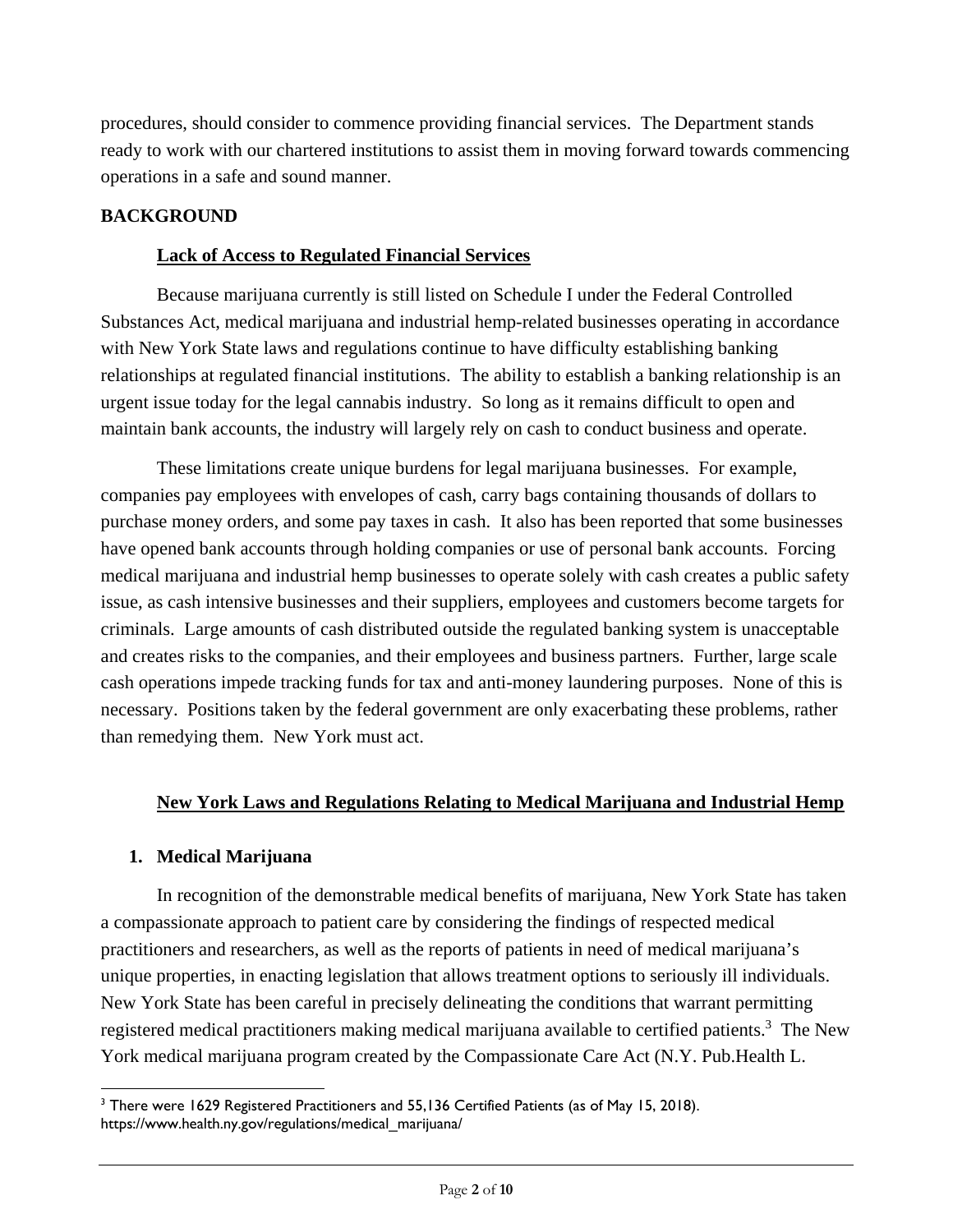§3360(1), provides for medical marijuana "for use as part of the treatment of the patient's serious condition."4

 New York's medical marijuana program allows patients who suffer from specific serious conditions who also have a condition clinically associated with, or a complication of, the serious condition to be certified by a practitioner to receive medical marijuana products for medical use. Practitioners must complete a four-hour New York State Department of Health ("NYDOH") approved course and register with NYDOH to certify patients. Patients who are certified by their practitioners must apply to NYDOH to obtain a registry identification card. During the patient registration process, certified patients may designate up to two caregivers to obtain and possess medical marijuana products on their behalf. Caregivers who are designated during the patient registration process must also separately register with NYDOH in order to obtain a registry identification card.

 Certified patients and designated caregivers who have been issued a registry identification card may visit one of the Registered Organizations' dispensing facilities in New York State to purchase approved medical marijuana products. Registered Organizations are responsible for manufacturing and dispensing medical marijuana in New York State. There are currently ten Registered Organizations in New York. The organizations were selected by NYDOH after a rigorous application process. Applicants were required to submit extensive operating plans, certified financial statements, architectural drawings, security plans, and were subject to criminal history background checks. Out of the 43 applications received, NYDOH has registered ten Registered Organizations. Each Registered Organization is permitted by statute to have up to four dispensing facilities. To protect the public's health and safety, Registered Organizations must meet high product quality standards in New York State. New York State's medical marijuana program includes detailed product and dispensing label requirements, which can be found in the regulations at 10 NYCRR § 1004.11(k) and 1004.12(h). Registered Organizations are required to report all dispensing data to the New York State Prescription Monitoring Program Registry within 24 hours of dispensing, and are required to consult the Registry prior to all dispensing transactions.

(ii) any of the following conditions where it is clinically associated with, or a complication of, a condition under this paragraph or its treatment: cachexia or wasting syndrome; severe or chronic pain; severe nausea; seizures; severe or persistent muscle spasms; or such conditions as are added by the commissioner.

 $\overline{\phantom{a}}$ <sup>4</sup> (a) "Serious condition" means:

<sup>(</sup>i) having one of the following severe debilitating or life-threatening conditions: cancer, positive status for human immunodeficiency virus or acquired immune deficiency syndrome, amyotrophic lateral sclerosis, Parkinson's disease, multiple sclerosis, damage to the nervous tissue of the spinal cord with objective neurological indication of intractable spasticity, epilepsy, inflammatory bowel disease, neuropathies, Huntington's disease, post-traumatic stress disorder, or as added by the commissioner; and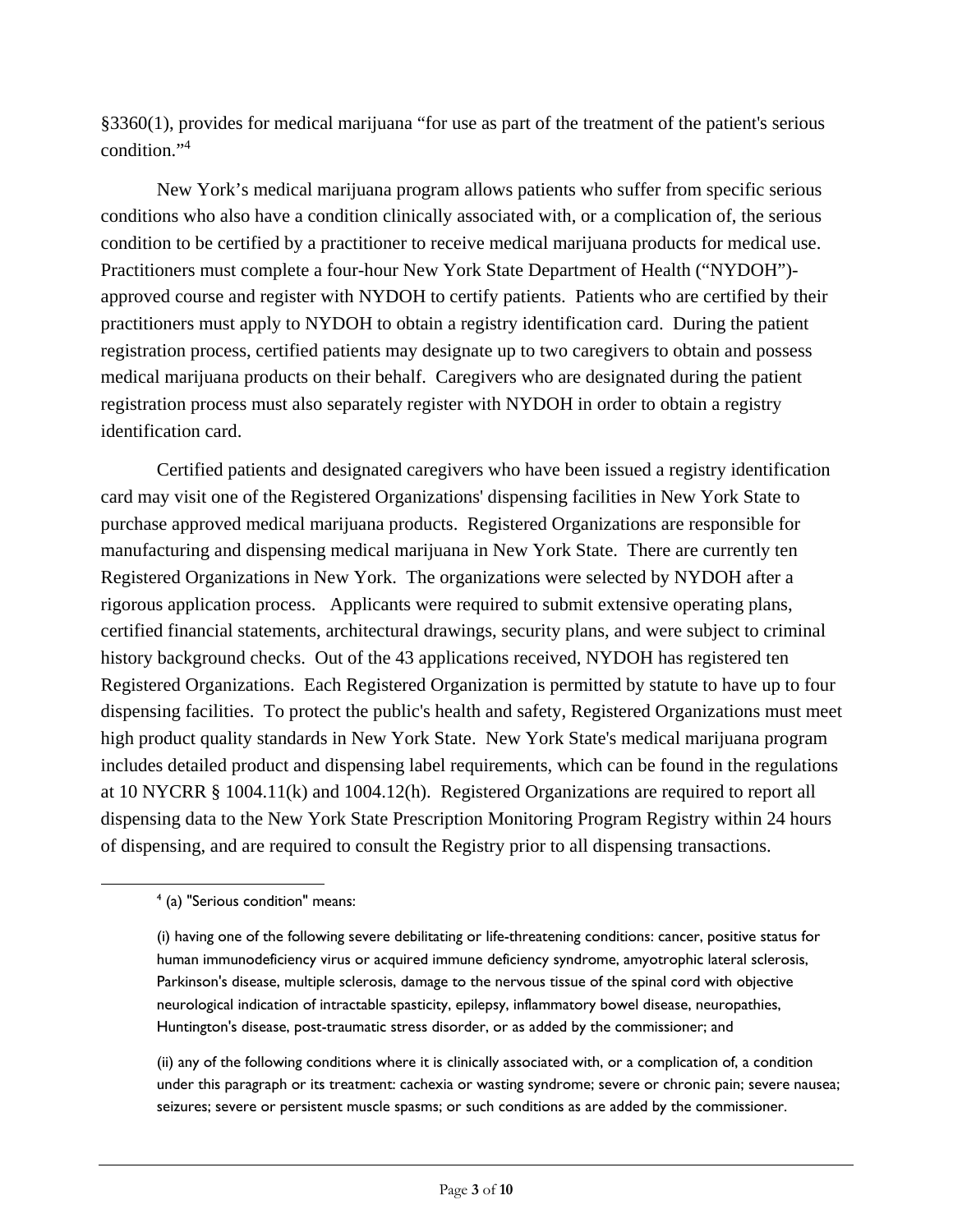Registered Organizations are required to track and trace all medical marijuana manufactured and sold, from seed to sale. NYDOH has full access to these data and frequently audits such data to ensure strict compliance with all New York applicable laws and regulations. NYDOH retains the authority to revoke a Registered Organization's registration at any time for failure to meet New York State's regulatory requirements.

## **2. Industrial Hemp**

 Following the passage by Congress of the Agricultural Act of 2014 (the "Farm Bill"), which, among other things, permitted industrial hemp research authorized pursuant to state law, New York authorized the cultivation of industrial hemp pursuant to the New York Agriculture and Markets Law Sections 505 to 508 (McKinney 2016). Section 506 of the New York Agriculture and Markets Law provides that "Notwithstanding any provision of law to the contrary, industrial hemp and products derived from such hemp are agricultural products which may be grown, produced and possessed in the State, and sold, distributed, transported or processed either in or out of State as part of agricultural pilot programs pursuant to authorization under federal law and the provisions of this article." On July 12, 2017, Governor Andrew Cuomo signed legislation to amend the New York Agriculture and Markets Law to ensure that industrial hemp will be considered an agricultural product and that it will be treated the same way as other crops and seed. The continued production of industrial hemp is an economic development opportunity for farmers and businesses across New York State.

To date, the New York State Department of Agriculture and Markets ("NYDAM") has issued 123 permits to individuals and entities researching industrial hemp and products derived from industrial hemp. The projects, which are regulated through agreements with NYDAM, engage in research concerning the cultivation, the many uses and marketing of industrial hemp and hemp products, including food, fiber, construction materials, energy storage, nutritional supplements, and personal care and wellness products.

# **Federal Law and Guidance Relating to Marijuana and Industrial Hemp** 1. **Marijuana**

Federal law does not specifically address medical marijuana, or its benefits. The federal Controlled Substances Act (the "CSA") makes it unlawful5 to manufacture, distribute, or dispense, or possess with intent to manufacture, distribute or dispense a controlled substance. Marijuana is listed on Schedule I of Section 812 of the CSA as a controlled substance.

 5 21 U.S.C. Section 841.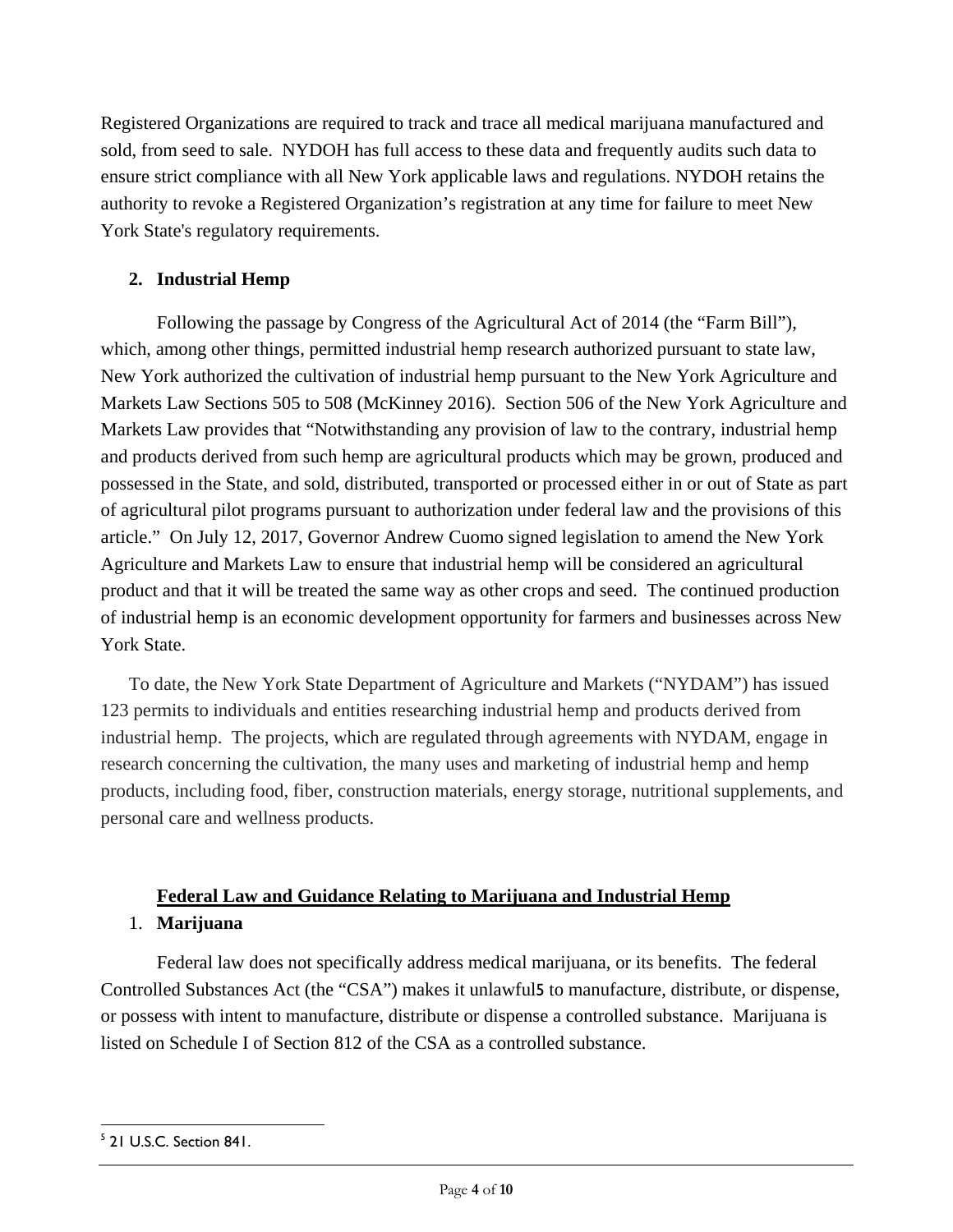In recognition of the on-going expansion of legalization of marijuana in many States, both the U.S. Department of Justice (the "DOJ"), and the Financial Crimes Enforcement Network ("Fincen") had issued guidance to assist financial institutions in providing services to marijuanarelated businesses. However, DOJ's 2013 memorandum from Deputy Attorney General James M. Cole (the "Cole Memo") 6, which had provided detailed guidance to law enforcement and federal prosecutors to focus enforcement resources on conduct that raised threats of criminal harm over and above merely operating in accordance with State law, was recently withdrawn by U.S. Attorney General Sessions. The Cole Memo had concluded that "Outside of [specified] enforcement priorities, the federal government has traditionally relied on states and local law enforcement agencies to address marijuana activity through enforcement of their own narcotics laws."

 Notably, the Fincen guidance, issued in 2014, has remained in effect. That guidance clarifies Bank Secrecy Act ("BSA") expectations for financial institutions that provide financial services to marijuana-related businesses, and details how to provide services consistent with BSA obligations. These principles are the same principles applicable to all banking relationships. In issuing the guidance, Fincen sought to enhance the availability of financial services for, and the financial transparency of, legal marijuana-related businesses.

 The Fincen guidance instructs that in assessing whether to engage in a banking relationship with a marijuana-related business, required due diligence includes:

(i) verifying with the appropriate State authorities whether the business is duly licensed and registered;

(ii) reviewing the license application (and related documentation) submitted by the business for obtaining a State license to operate its marijuana-related business;

(iii) requesting from State licensing and enforcement authorities available information about the business and related parties;

(iv) developing an understanding of the normal and expected activity of the business, including the types of products to be sold and the type of customers to be served (e.g., medical versus recreational customers);

(v) ongoing monitoring of publicly available sources for adverse information about the business and related parties;

(vi) ongoing monitoring for suspicious activity, including for any of the red flags described in the Fincen guidance; and

<sup>6</sup> Guidance Regarding Marijuana Enforcement (August 29, 2013).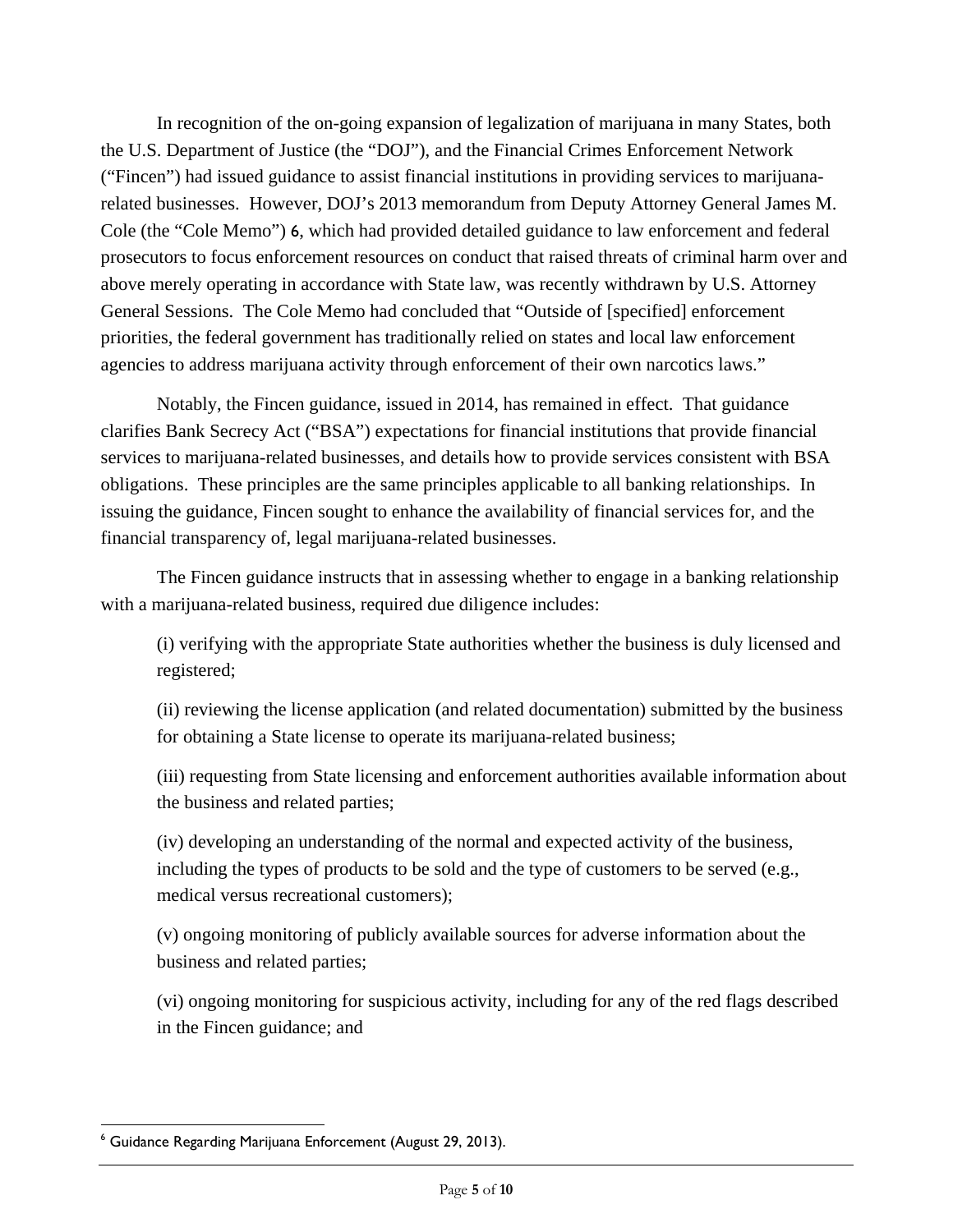(vii) refreshing information obtained as part of customer due diligence on a periodic basis and commensurate with the risk.

 The guidance further provides that financial institutions considering providing financial services to marijuana-related businesses should consider whether it implicates one of the Cole Memo priorities or violates State law. The guidance also provides instructions concerning the filing of suspicious activity reports ("SARs"). A financial institution that provides financial services to a marijuana-related business that it reasonably believes, based on its customer due diligence, (i) does not implicate one of the Cole Memo priorities and does not violate State law, should file a "Marijuana Limited" SAR; or (ii) implicates one of the Cole Memo priorities or violates State law, should file a "Marijuana Priority" SAR. If a financial institution deems it necessary to terminate a relationship with a marijuana-related business in order to maintain an effective anti-money laundering compliance program, the institution should file a SAR and note in the narrative the basis for termination.

 On January 4, 2018, Attorney General Jeff Sessions issued a memorandum to all U.S. attorneys rescinding the various memoranda related to enforcement of federal marijuana laws, including the Cole Memo. As noted, the Fincen guidance remains in effect. Indeed, in the wake of the General Sessions' rescission of the Cole Memo, members of Congress have advocated for retaining the Fincen guidance. A bipartisan group of 31 members of the House of Representatives and a bipartisan group of 15 Senators have sent letters to Fincen encouraging Fincen to continue following its 2014 guidance and to continue supporting banking infrastructure and access to financial institutions for businesses that are operating in accordance with State and local law and abiding by the stated factors in the Fincen guidance. These letters note that Fincen's stated priorities have allowed legal marijuana-related businesses to conduct commerce more safely through financial institutions which reduces the use of cash, improves public safety, reduces fraud, and provides for regulatory oversight through suspicious activity reports. The Congressional letters further indicate that rescinding the Fincen guidance will inject uncertainty in the financial markets, and that any attempt to disrupt this market is dangerous and imprudent. The Treasury Department has responded by stating that the Treasury is reviewing the Fincen guidance in consultation with law enforcement, and the guidance remains in effect in the meantime.

## **2. Industrial Hemp**

 Section 7606 of the Farm Bill, provides that "Notwithstanding the Controlled Substances Act (21 U.S.C. 801 et seq.), the Safe and Drug Free Schools and Communities Act (20 U.S.C. 7101 et seq.), chapter 81 of title 41, United States Code, or any other Federal law, an institution of higher education (as defined in section 101 of the Higher Education Act of 1965 (20 U.S.C. 1001)) or a State department of agriculture may grow or cultivate industrial hemp if –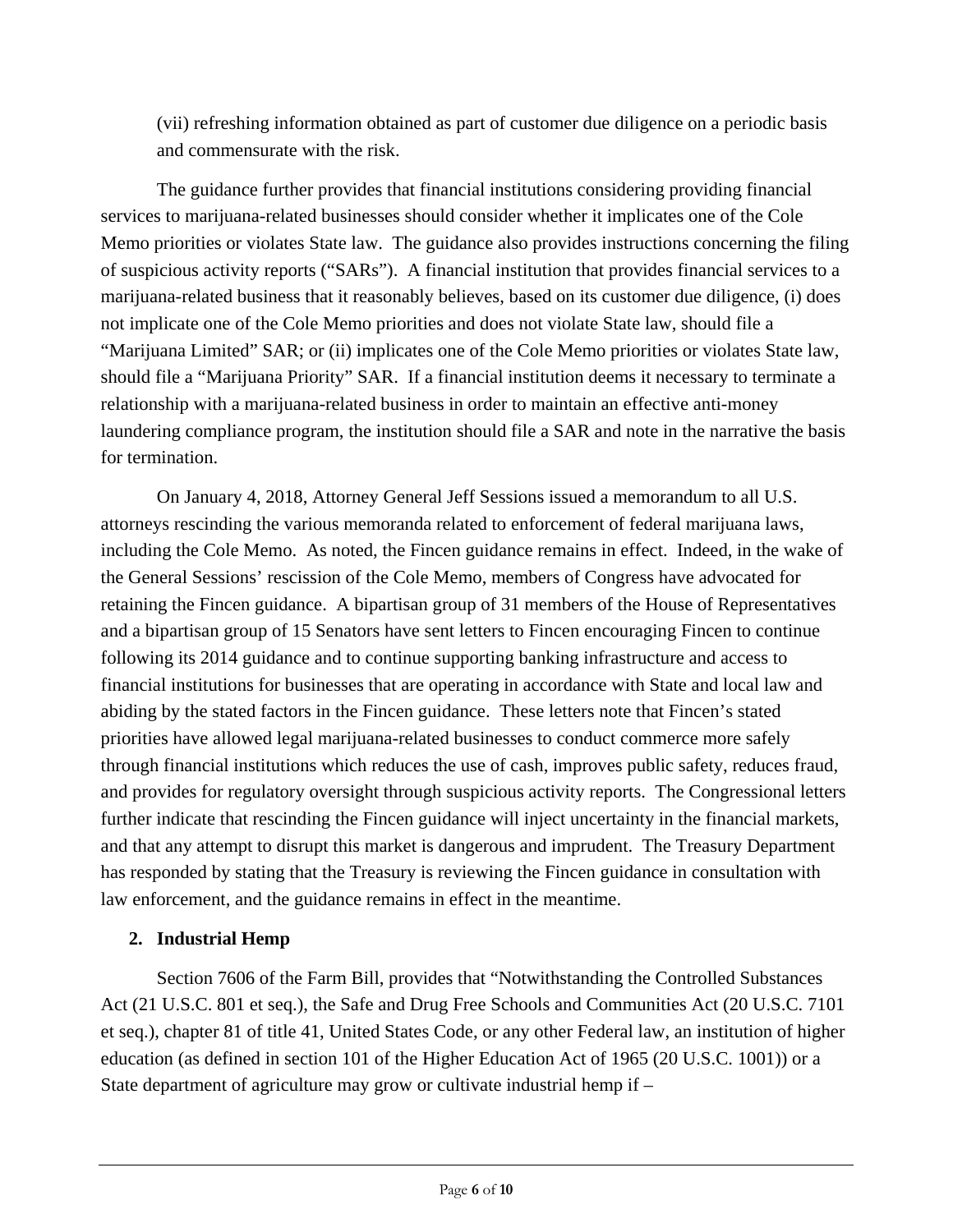- (1) The industrial hemp is grown or cultivated for purposes of research conducted under an agricultural pilot program or other agricultural or academic research; and
- (2) The growing or cultivating of industrial hemp is allowed under the laws of the State in which such institution of higher education or State department of agriculture is located and such research occurs.

Industrial hemp is defined under the Farm Act as "the plant cannabis sativa L. and any part of such plant whether growing or not, with a delta-9 tetrahydrocannabinol concentration of not more than 0.3 per cent on a dry weight basis."

In 2016, the U.S. Department of Agriculture, in consultation with the U.S. Drug Enforcement Administration and the U.S. Food and Drug Administration, issued a Statement of Principles on Industrial Hemp (the "Statement of Principles") to inform the public how federal law applies to activities associated with industrial hemp that is grown, cultivated, and marketed in accordance with Section 7606 of the Farm Act. The Statement of Principles states as follows:

Section 7606 of the Agriculture Act of 2014 legalized the growing and cultivating of industrial hemp for research purposes in States where such growth and cultivation is legal under State law, notwithstanding existing Federal statutes that would otherwise criminalize such conduct.

 The guidance document further states that "…Federal law continues to restrict hemp-related activities, to the extent that those activities have not been legalized under section 7606."

 In 2018, Congress, expanding on language contained in Section 763 of the Omnibus Budget Bill of 2016, further supported the implementation of the provisions of Section 7606 of the Farm Bill thorough Section 537 of the Consolidated Appropriations Act of 2018, providing that no funds made available by the Appropriations Act may be used to "prohibit the transportation, processing, sale, or use of industrial hemp, or seeds of such plant, that is grown or cultivated in accordance with subsection 7606 of the Agricultural Act of 2014, within or outside the State in which the industrial hemp is grown or cultivated."

## **GUIDANCE FROM THE DEPARTMENT OF FINANCIAL SERVICES**

### **1.** Medical Marijuana

 As described above, the New York Compassionate Care Act allows patients suffering debilitating symptoms and diseases access to medical marijuana. Healthcare and patientcare are fields that States have traditionally regulated. Congress has specifically left a significant role for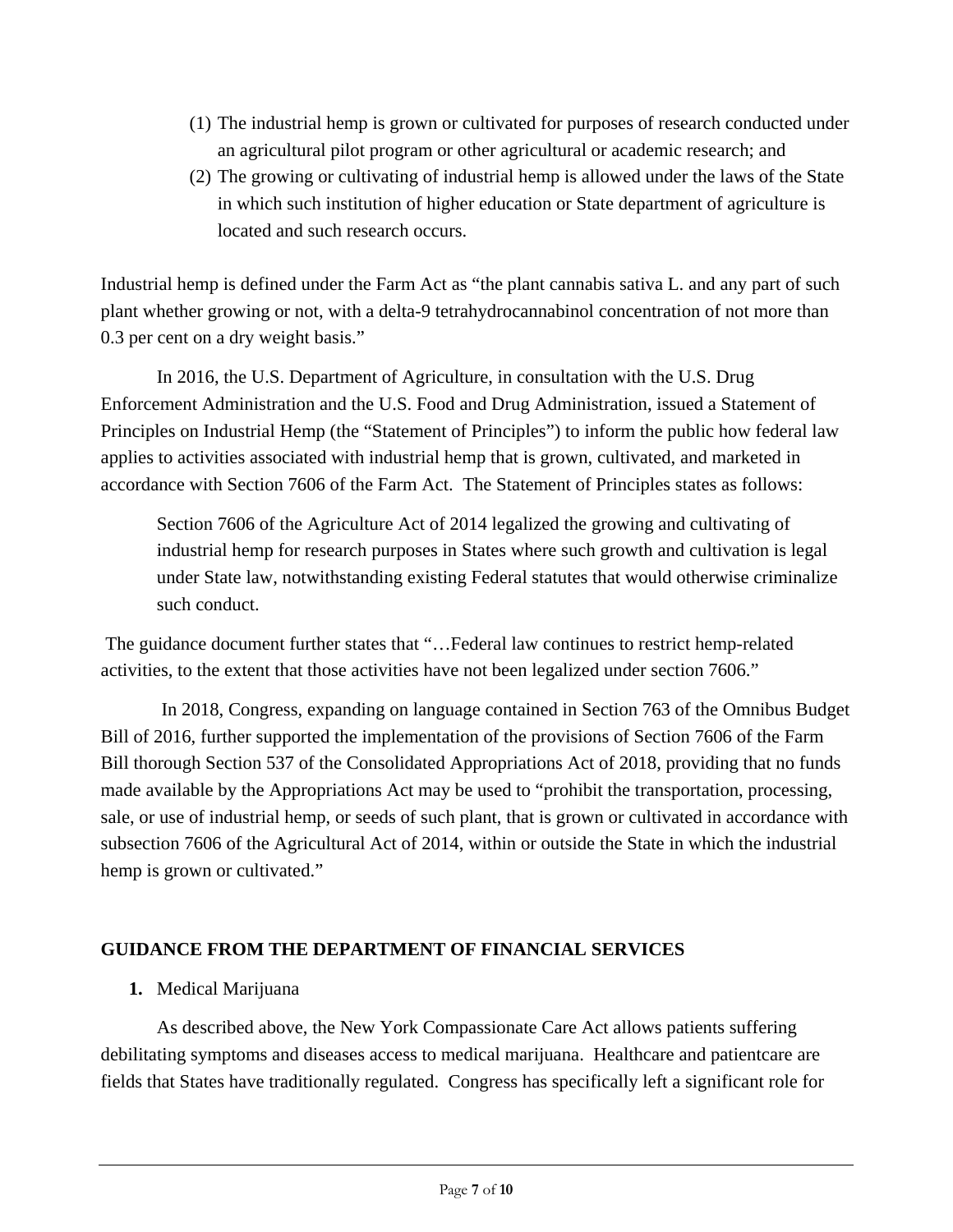States in regulating controlled substances like marijuana.<sup>7</sup> Indeed, the Cole Memo had specifically recognized States' roles by stating that outside of certain listed enforcement priorities, "the federal government has traditionally relied on state and local law enforcement agencies to address marijuana activity through enforcement of their own narcotics laws." New York State's legalization of medical marijuana has provided important services for New Yorkers in need.

Many States, including New York, have passed laws creating legal access to medical marijuana for seriously ill patients. According to a statement by New York Physicians for Compassionate Care, a growing body of scientific evidence, including gold-standard randomized, double-blinded, placebo-controlled trials, have made it clear that medical marijuana can be effective in controlling chronic pain, alleviating certain side effects associated with chemotherapy, treating wasting syndrome associated with HIV/AIDS, controlling muscle spasms due to multiple sclerosis, and managing epilepsy, and that there is an emerging evidence that suggests that medical marijuana may help patients living with cancer and other chronic and debilitating illnesses.

 As described above, the New York Compassionate Care Act has careful and strict controls that are intended to assure access to patients who could truly benefit from medical marijuana, while preventing diversion and misuse. Denying patients access to a medication that can relieve their suffering is neither warranted nor compassionate.

As mentioned above, lack of access to regulated financial services compels legitimate marijuana-related businesses, that are operating in full compliance with New York State laws and regulations, to conduct their operations using cash. There is an increasing level of concern from many stakeholders, including members of Congress, numerous State law enforcement and other State officials, that limiting legal medical marijuana businesses to operating with cash, and preventing them from establishing and maintaining relationships with regulated financial service providers, is not in the public interest. Being forced to handle large amounts of cash can make these businesses, their employees and their customers, targets for violent crime. Providing access to regulated banking services is an essential part of taking the legal cannabis industry out of the shadows and establishing it as a transparent, regulated, tax-paying part of our economy, and a necessary part of fulfilling the goal of relieving the suffering of seriously ill patients.

While the rescission of the Cole Memo may indicate the viewpoint of federal government officials, the Department is not aware of any actual changes in the priorities of the four U.S. Attorneys serving in the State of New York. Nor does it change the fact that many States, including New York, have legalized medical marijuana. And it does not change the position of banking

<sup>&</sup>lt;sup>7</sup> 21 U.S.C. Section 903- Chapter 13- Drug Abuse Prevention and Control: "No provision of this subchapter shall be construed as indicating an intent on the part of the Congress to occupy the field in which that provision operates, including criminal penalties, to the exclusion of any State law on the same subject matter which would otherwise be within the authority of the State, unless there is a positive conflict between that provision of this subchapter and that State law so that the two cannot consistently stand together".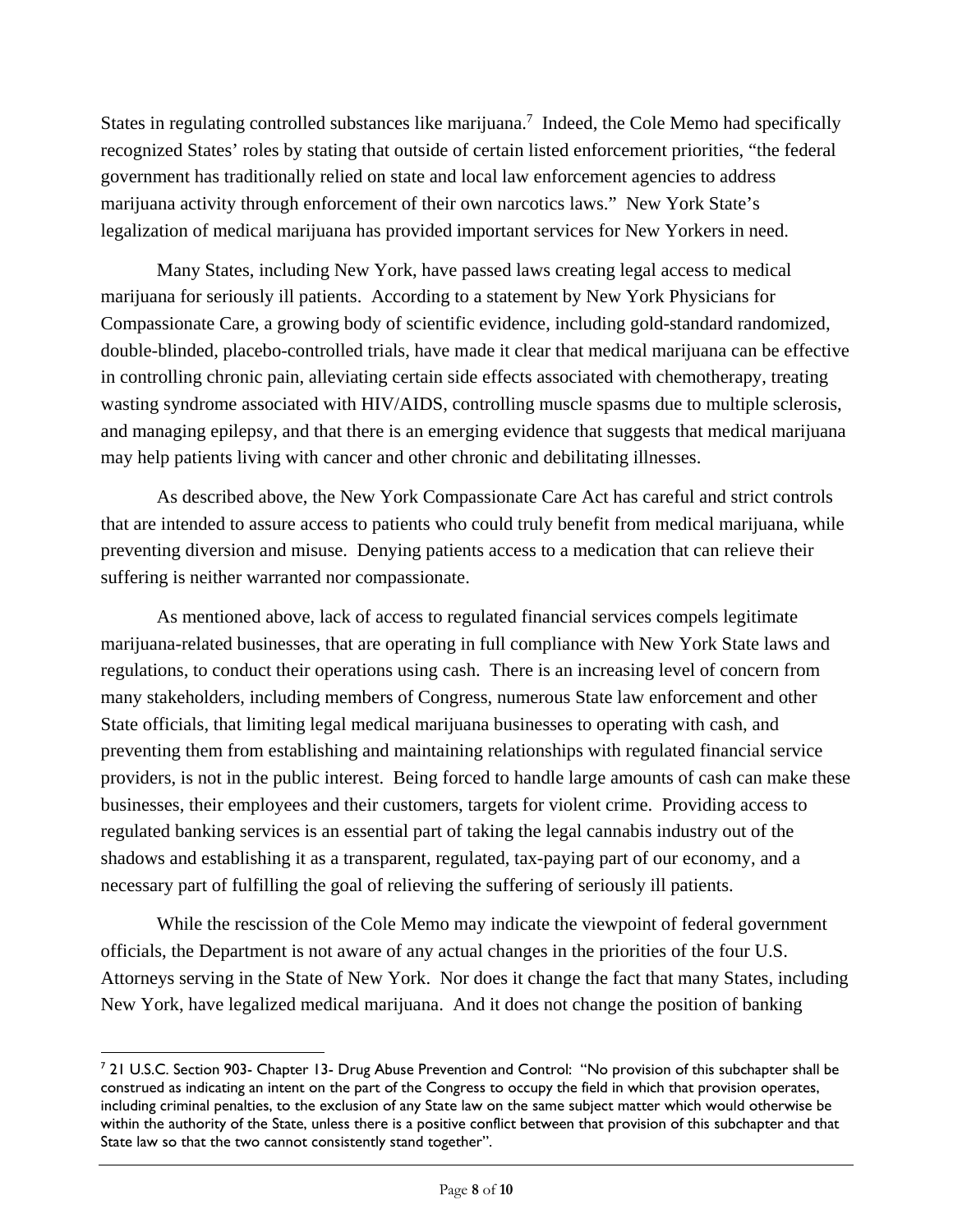regulatory agencies that, generally, the decision to open, close, or decline a particular account or relationship is made by a bank or credit union based on its particular business objectives, its evaluation of the risks associated with offering products and services, and its ability to manage such risks.

 In light of the above, the Department encourages New York State chartered banks and credit unions to consider establishing banking relationships with medical marijuana-related businesses that are operating in New York in full compliance with all applicable New York State laws and regulations, including the New York Compassionate Care Act, and the applicable regulations and requirements of NYDOH. The Department further provides guidance that it will not impose any regulatory action on any New York State chartered bank or credit union solely for establishing a banking relationship with a medical marijuana-related business that operates a compliant business in New York, as long as the New York State chartered bank or credit union complies with the requirements of the 2014 Fincen guidance, the guidance and priorities set forth in the Cole Memo, and subject to the institution's own evaluation of the risks associated with offering products and services and its ability and systems to effectively manage those risks – as our institutions do with regard to all their banking relationships.

## **2.** Industrial Hemp

 Both Federal and New York State law expressly authorizes the growth, cultivation, marketing and sale of industrial hemp and products derived from industrial hemp for research purposes under a licensing system which requires the submission of information concerning the applicant, the proposed research, the facilities and security measures to be employed. Projects are controlled under a research agreement that, among other things, establishes the scope of the research, conditions under which the research may be performed, requires reporting, record keeping and regulatory testing, as well as provides established procedures for termination of the research.

Accordingly, New York State chartered banks and credit unions are encouraged to support this development in the State of New York. An institution that seeks to provide financial services to entities that are or wish to be engaged in the growing or cultivation of industrial hemp should assess and verify the eligibility and authority of the entity for participation in a research program, as authorized under the New York Agriculture and Markets Law. As with any other lending activity, banking institutions should establish and conduct appropriate underwriting and customer due diligence, including verification of eligibility of a research program and other requirements of Section 7606 and New York State law.